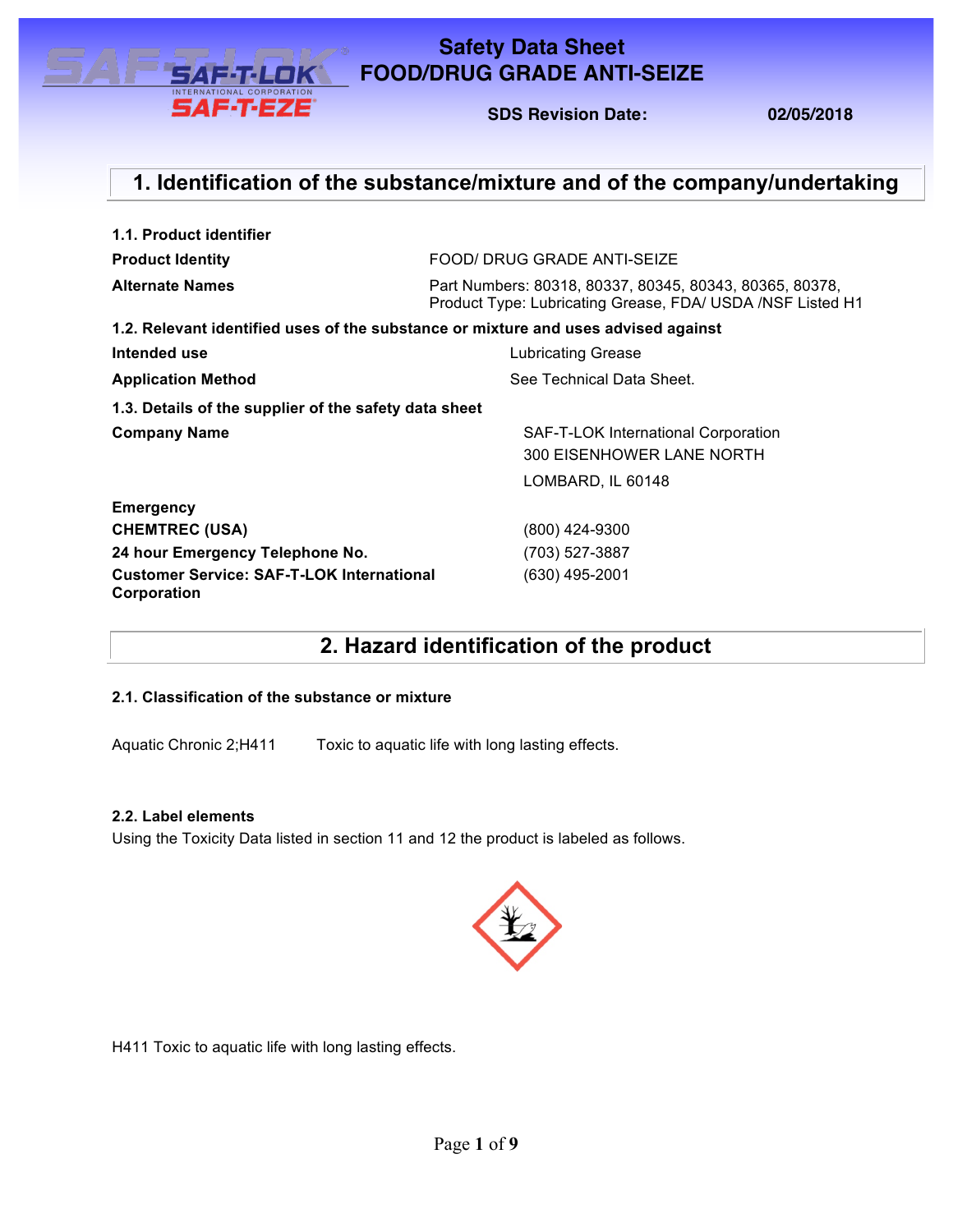

**SDS Revision Date: 02/05/2018**

### **[Prevention]:**

P273 Avoid release to the environment. **[Response]:** 

P391 Collect spillage. **[Storage]:**  No GHS storage statements **[Disposal]:** 

P501 Dispose of contents / container in accordance with local / national regulations.

## **3. Composition/information on ingredients**

This product contains the following substances that present a hazard within the meaning of the relevant State and Federal Hazardous Substances regulations.

| Ingredient/Chemical Designations                                  | Weight %   | <b>GHS Classification</b>                       | <b>Notes</b> |
|-------------------------------------------------------------------|------------|-------------------------------------------------|--------------|
| <b>Food Machinery Grease #2</b><br><b>CAS Number: Proprietary</b> | 50 - 75    |                                                 | [1]          |
| <b>Ptfe</b><br><b>CAS Number:</b><br>0009002-84-0                 | 10 - 25    |                                                 | [1]          |
| Zinc oxide<br><b>CAS Number:</b><br>0001314-13-2                  | $1.0 - 10$ | Aquatic Acute 1; H400<br>Aquatic Chronic 1:H410 | [1][2]       |

[1] Substance classified with a health or environmental hazard.

[2] Substance with a workplace exposure limit.

[3] PBT-substance or vPvB-substance.

\*The full texts of the phrases are shown in Section 16.

## **4. First aid measures**

### **4.1. Description of first aid measures**

| General           | In all cases of doubt, or when symptoms persist, seek medical attention.<br>Never give anything by mouth to an unconscious person.                                                                                                        |
|-------------------|-------------------------------------------------------------------------------------------------------------------------------------------------------------------------------------------------------------------------------------------|
| <b>Inhalation</b> | Remove to fresh air, keep patient warm and at rest. If breathing is irregular or stopped, give<br>artificial respiration. If unconscious place in the recovery position and obtain immediate<br>medical attention. Give nothing by mouth. |
| <b>Eyes</b>       | Irrigate copiously with clean water for at least 15 minutes, holding the eyelids apart and<br>seek medical attention.                                                                                                                     |
| <b>Skin</b>       | Remove contaminated clothing. Wash skin thoroughly with soap and water or use a<br>recognized skin cleanser.                                                                                                                              |
| Ingestion         | If swallowed obtain immediate medical attention. Keep at rest. Do NOT induce vomiting.                                                                                                                                                    |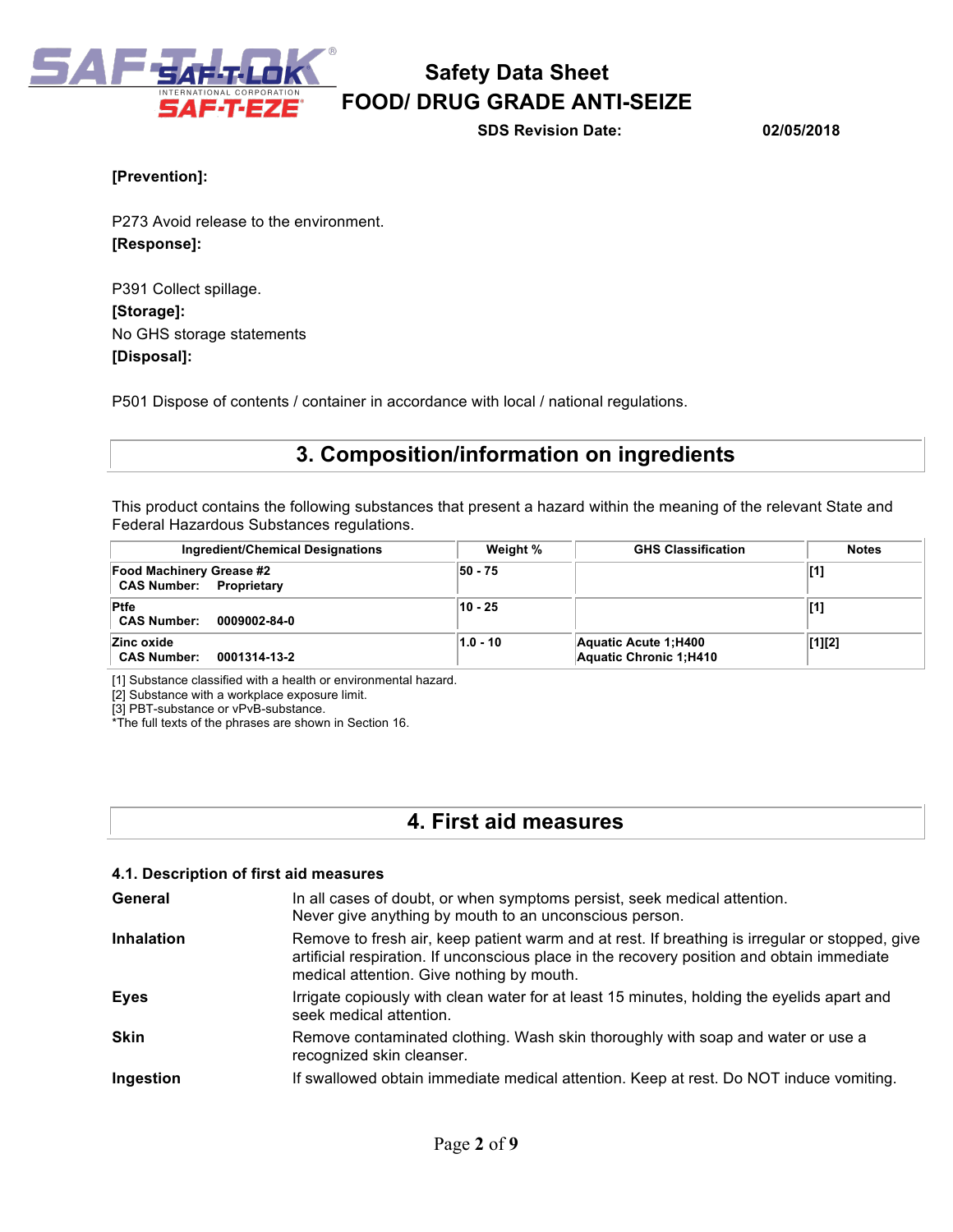

**SDS Revision Date: 02/05/2018**

### **4.2. Most important symptoms and effects, both acute and delayed**

**Overview Skin Contact: Usually no effect, however, as with any chemical, prolonged, excessive, or** repeated exposure may cause mild to moderate skin irritation, exhibited by redness, drying and cracking of unprotected skin.

Eye Contact: May irritate with slight pain and redness.

Respiratory/ Inhalation: Usually none, however, as with any chemical product, some irritation may occur.

Ingestion: Amounts transferred to mouth by fingers, etc, during normal operation should not cause injury.

Medical conditions generally aggravated by exposure: None known, however any chemical product may enhance allergies already present in certain individuals.

This product does not require exceptional labeling due to the evaluation procedure of the "General Classification guideline for preparations of the EU". See section 2 for further details.

# **5. Fire-fighting measures**

### **5.1. Extinguishing media**

Recommended extinguishing media; alcohol resistant foam,  $CO<sub>2</sub>$ , powder

### **5.2. Special hazards arising from the substance or mixture**

Hazardous decomposition: None

### **5.3. Advice for fire-fighters**

Air mask and procedures for fighting chemical fires. Do not inhale gases.

**ERG Guide No.** 

## **6. Accidental release measures**

### **6.1. Personal precautions, protective equipment and emergency procedures**

Put on appropriate personal protective equipment (see section 8).

### **6.2. Environmental precautions**

Do not allow spills to enter drains or waterways.

Use good personal hygiene practices. Wash hands before eating, drinking, smoking or using toilet. Promptly remove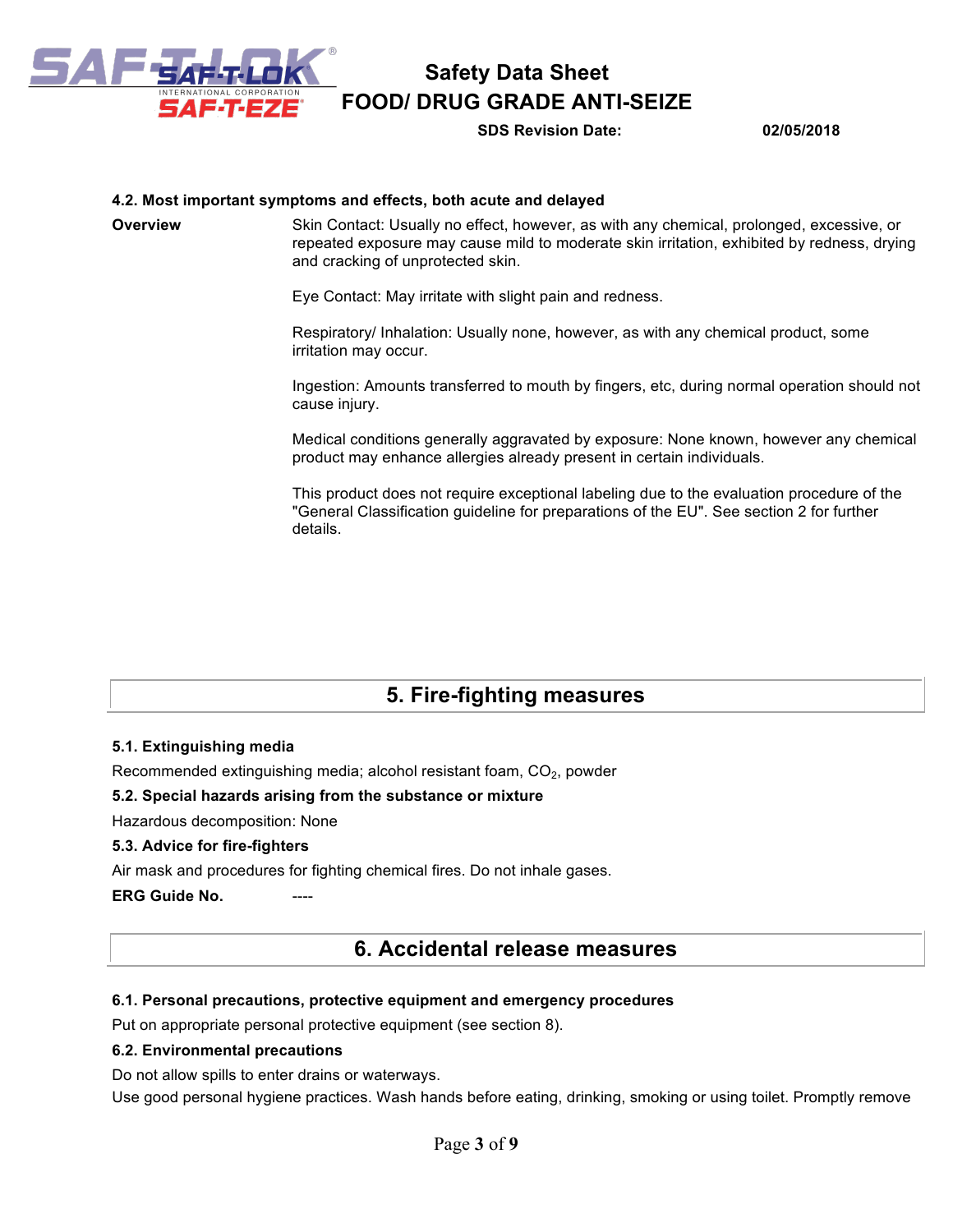

**SDS Revision Date: 02/05/2018**

soiled clothing and wash thoroughly before reuse.

### **6.3. Methods and material for containment and cleaning up**

Prevent material from entering floor drains, sewers, or any bodies of water. Scoop up into waste container or soak up with absorbent material. Store in a closed container until disposal.

## **7. Handling and storage**

### **7.1. Precautions for safe handling**

No special precautions necessary if used properly. Avoid breathing vapors. Wash hands thoroughly at mealtime and end of shift.

See section 2 for further details. - [Prevention]:

### **7.2. Conditions for safe storage, including any incompatibilities**

Handle containers carefully to prevent damage and spillage.

Isolated storage facility/ warehouse not required. Store in a cool, dry location (60-90°F) in a well-ventilated area in original container. Keep container tightly closed when not in use.

Incompatible materials: No data available.

See section 2 for further details. - [Storage]:

#### **7.3. Specific end use(s)**

None

## **8. Exposure controls and personal protection**

### **8.1. Control parameters**

| <b>Exposure</b>            |            |               |                                                                         |  |
|----------------------------|------------|---------------|-------------------------------------------------------------------------|--|
| CAS No.                    | Ingredient | <b>Source</b> | Value                                                                   |  |
| 0001314-13-2<br>Zinc oxide |            | <b>OSHA</b>   | TWA 5 mg/m3 (fume) TWA 15 mg/m3 (total dust) TWA 5 mg/m3<br>(resp dust) |  |
|                            |            | ACGIH         | TWA: 2 mg/m3STEL: 10 mg/m3 A1, 1, Revised 2003,                         |  |
|                            |            | <b>NIOSH</b>  | No Established Limit                                                    |  |
|                            |            | Supplier      | No Established Limit                                                    |  |
| 0009002-84-0               | $P$ tfe    | <b>OSHA</b>   | No Established Limit                                                    |  |
|                            |            | ACGIH         | No Established Limit                                                    |  |
|                            |            | <b>NIOSH</b>  | No Established Limit                                                    |  |
|                            |            | Supplier      | No Established Limit                                                    |  |

Contains mineral oil. The exposure limits for oil mist are 5 mg/m3 OSHA PEL and 10 mg/m3 ACGIH.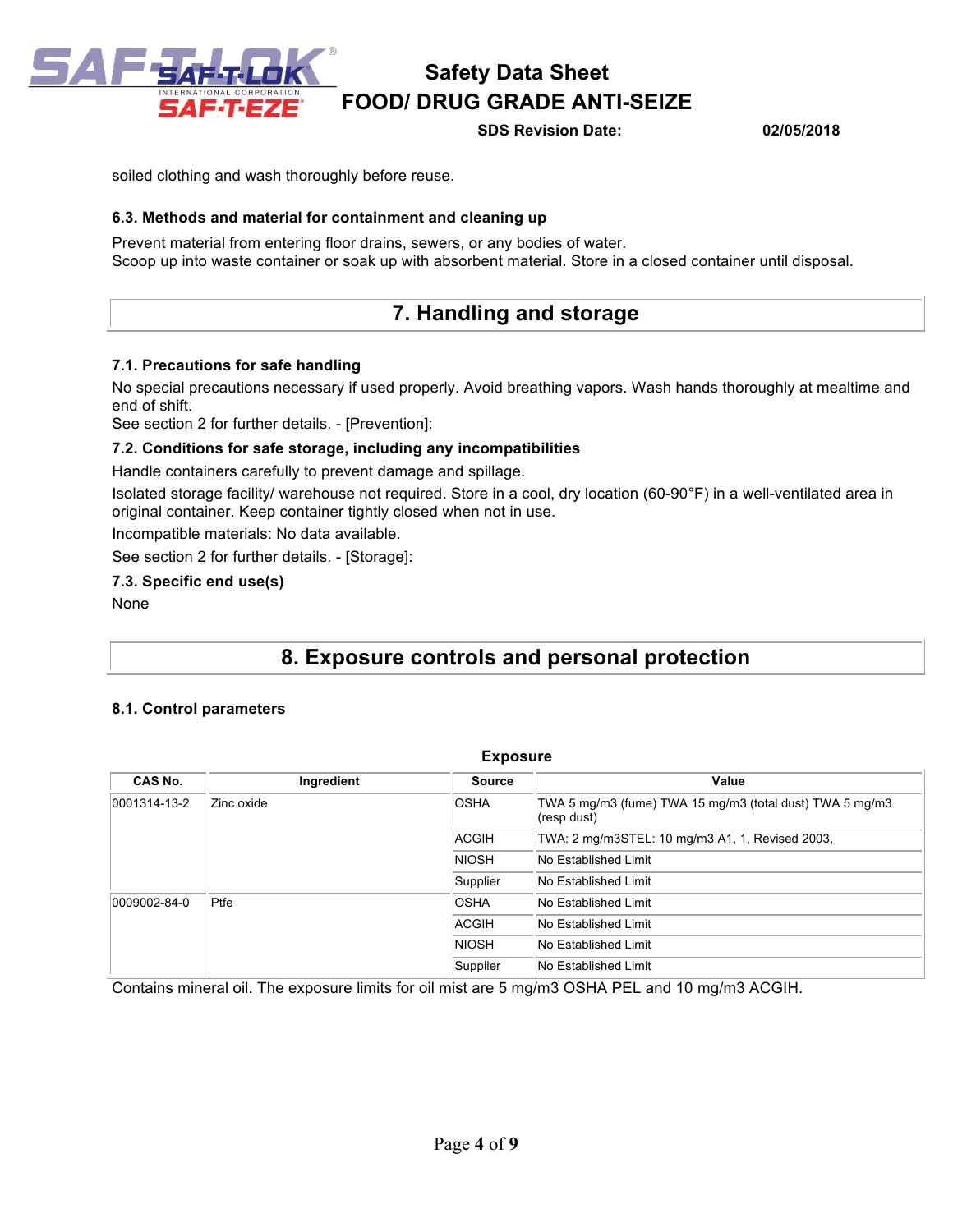

**SDS Revision Date: 02/05/2018**

## **Carcinogen Data**

| CAS No.      | Ingredient | Source                                 | Value                                                               |
|--------------|------------|----------------------------------------|---------------------------------------------------------------------|
| 0001314-13-2 | Zinc oxide | <b>OSHA</b>                            | Select Carcinogen: No                                               |
|              |            | <b>NTP</b>                             | Known: No: Suspected: No                                            |
|              |            | IARC                                   | Group 1: No: Group 2a: No: Group 2b: No: Group 3: No: Group 4: No:  |
| 0009002-84-0 | $P$ tfe    | <b>OSHA</b>                            | Select Carcinogen: No                                               |
|              |            | <b>NTP</b><br>Known: No: Suspected: No |                                                                     |
|              |            | <b>IARC</b>                            | Group 1: No: Group 2a: No: Group 2b: No: Group 3: Yes: Group 4: No: |

| 8.2. Exposure controls      |                                                                                                                                                                                                                                                                                                                                        |
|-----------------------------|----------------------------------------------------------------------------------------------------------------------------------------------------------------------------------------------------------------------------------------------------------------------------------------------------------------------------------------|
| <b>Respiratory</b>          | No respiratory protection required, but normal good ventilation is recommended. Forced<br>ventilation may be required if concentrations exceed normal use exposure.                                                                                                                                                                    |
| <b>Eyes</b>                 | Not required if application method is proper. Avoid contact with eyes.                                                                                                                                                                                                                                                                 |
| <b>Skin</b>                 | Wear overalls to keep skin contact to a minimum. Use impermeable gloves (neoprene,<br>butyl rubber, natural rubber), as necessary to avoid skin contact, as well as proper clothing<br>or plastic apron. Wash hands before eating, drinking, or using restroom.                                                                        |
| <b>Engineering Controls</b> | Provide adequate ventilation. Where reasonably practicable this should be achieved by the<br>use of local exhaust ventilation and good general extraction. If these are not sufficient to<br>maintain concentrations of particulates and any vapor below occupational exposure limits<br>suitable respiratory protection must be worn. |
| <b>Other Work Practices</b> | Eye wash stations should be located within 100 feet or 10 second walk of the work area.<br>Use good personal hygiene practices. Wash hands before eating, drinking, smoking or<br>using toilet. Promptly remove soiled clothing and wash thoroughly before reuse.                                                                      |

See section 2 for further details. - [Prevention]:

# **9. Physical and chemical properties**

| Appearance                                   | <b>White Paste</b>                |
|----------------------------------------------|-----------------------------------|
| Odor                                         | Mild/Inoffensive                  |
| Odor threshold                               | Not Measured                      |
| рH                                           | Not Determined                    |
| Melting point / freezing point               | Not Determined                    |
| Initial boiling point and boiling range      | Not Determined                    |
| <b>Flash Point</b>                           | 210 C (C.O.C.)                    |
| Evaporation rate (Ether = 1)                 | Not Determined                    |
| Flammability (solid, gas)                    | Not Applicable                    |
| Upper/lower flammability or explosive limits | Lower Explosive Limit: N/A        |
|                                              | <b>Upper Explosive Limit: N/A</b> |
| Vapor pressure (Pa)                          | $< 5$ @ 30 F (mm Hg.)             |
| <b>Vapor Density</b>                         | N/A                               |
| <b>Specific Gravity</b>                      | 1.1                               |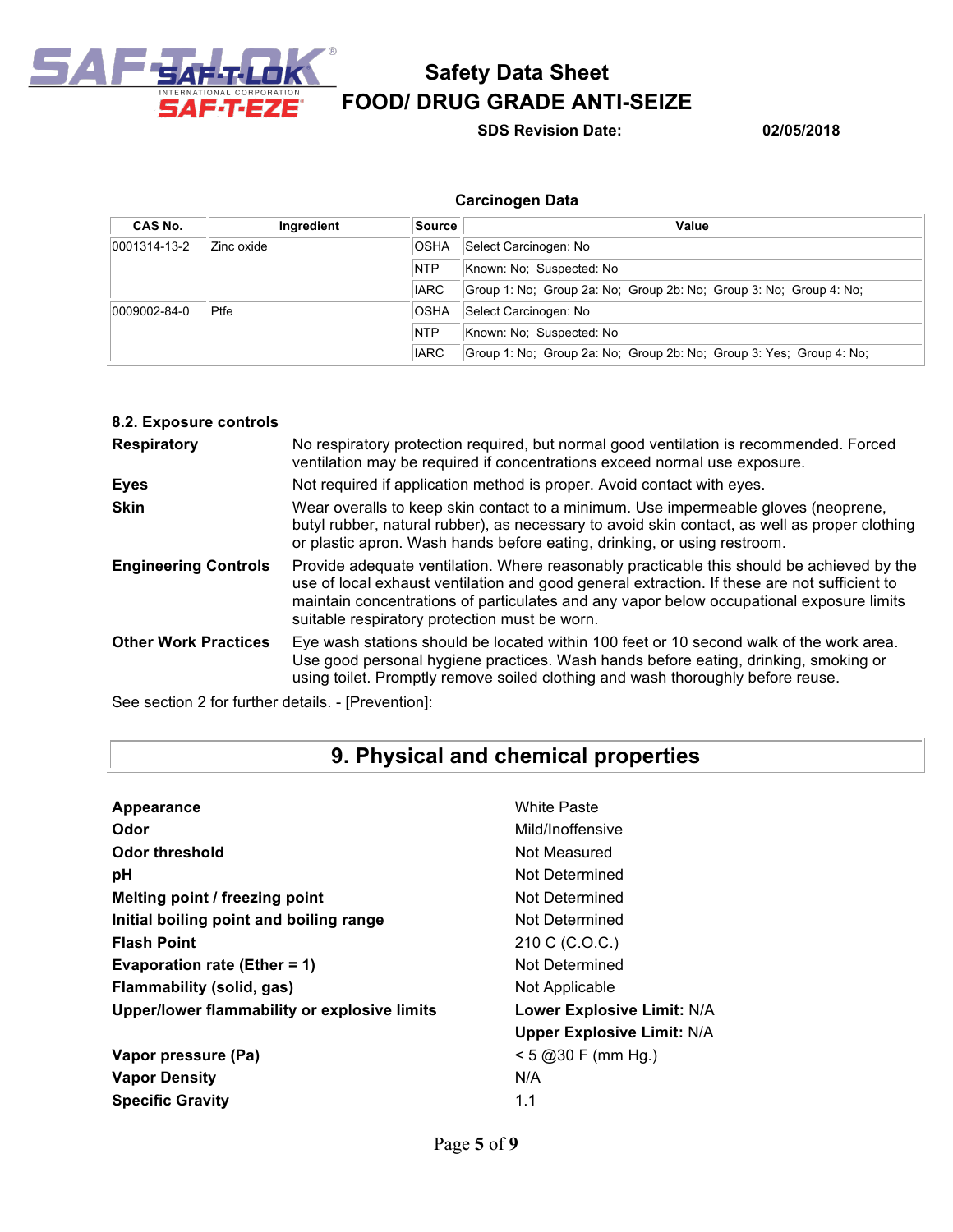

**SDS Revision Date: 02/05/2018**

**Solubility in Water Insoluble Insoluble Partition coefficient n-octanol/water (Log Kow)** Not Measured Auto-ignition temperature **Not Measured** Not Measured **Decomposition temperature** Not Measured **Viscosity (cSt)** Not Measured **VOC %** <0.1% (cut) **% Solid** 22-27% **9.2. Other information** No other relevant information.

## **10. Stability and reactivity**

**10.1. Reactivity** Hazardous Polymerization will not occur. **10.2. Chemical stability** Stable under normal circumstances. **10.3. Possibility of hazardous reactions** No data available. **10.4. Conditions to avoid** Strong oxidizing agents **10.5. Incompatible materials** No data available. **10.6. Hazardous decomposition products** None

# **11. Toxicological information**

### **Acute toxicity**

| Ingredient               | Oral LD50,<br>mg/kg | Skin LD50,<br>mg/kg | Inhalation<br>Vapor LD50,<br>mg/L/4hr | <b>Inhalation</b><br><b>Dust/Mist LD50.</b><br>mg/L/4hr | Inhalation<br>Gas LD50,<br>ppm |
|--------------------------|---------------------|---------------------|---------------------------------------|---------------------------------------------------------|--------------------------------|
| Ptfe - (9002-84-0)       | No data             | No data             | No data                               | No data                                                 | No data                        |
|                          | available           | available           | available                             | available                                               | available                      |
| Zinc oxide - (1314-13-2) | 5,000.00, Rat -     | No data             | No data                               | 2.50, Mouse -                                           | No data                        |
|                          | Category: 5         | available           | available                             | Category: 4                                             | available                      |

Note: When no route specific LD50 data is available for an acute toxin, the converted acute toxicity point estimate was used in the calculation of the product's ATE (Acute Toxicity Estimate).

| <b>Classification</b> | atenory | <b>Hazard Description</b> |
|-----------------------|---------|---------------------------|
|                       |         |                           |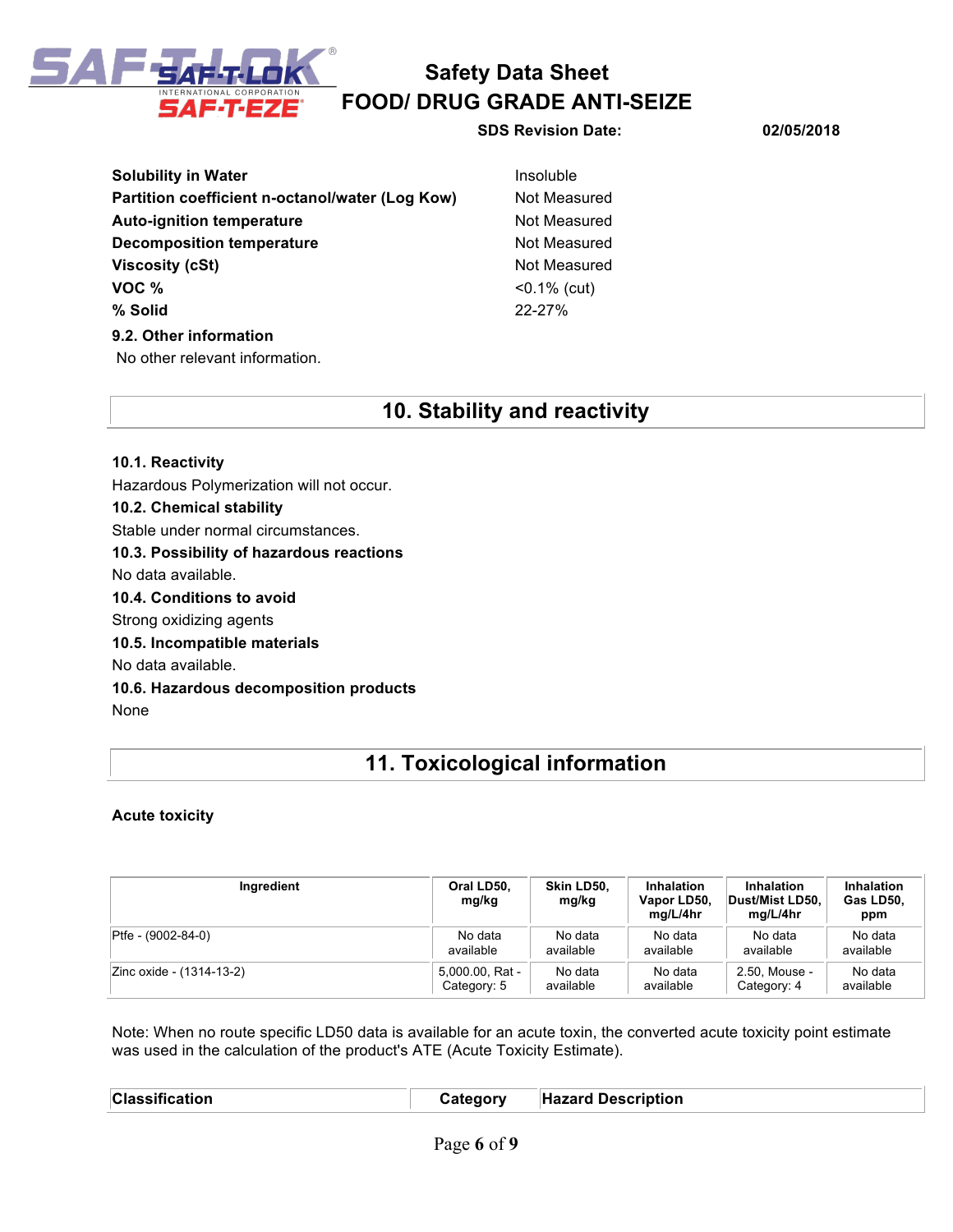

### **SDS Revision Date: 02/05/2018**

| Acute toxicity (oral)         | Not Applicable |
|-------------------------------|----------------|
| Acute toxicity (dermal)       | Not Applicable |
| Acute toxicity (inhalation)   | Not Applicable |
| Skin corrosion/irritation     | Not Applicable |
| Serious eye damage/irritation | Not Applicable |
| Respiratory sensitization     | Not Applicable |
| Skin sensitization            | Not Applicable |
| Germ cell mutagenicity        | Not Applicable |
| Carcinogenicity               | Not Applicable |
| Reproductive toxicity         | Not Applicable |
| STOT-single exposure          | Not Applicable |
| STOT-repeated exposure        | Not Applicable |
| Aspiration hazard             | Not Applicable |

## **12. Ecological information**

### **12.1. Toxicity**

No additional information provided for this product. See Section 3 for chemical specific data. Toxic to aquatic life with long lasting effects.

### **Aquatic Ecotoxicity**

| Ingredient               | 96 hr LC50 fish,<br>mq/l     | 48 hr EC50 crustacea,<br>mq/l | ErC50 algae,<br>mg/l                              |
|--------------------------|------------------------------|-------------------------------|---------------------------------------------------|
| Ptfe - (9002-84-0)       | Not Available                | Not Available                 | Not Available                                     |
| Zinc oxide - (1314-13-2) | 1.10, Oncorhynchus<br>mvkiss | 0.098, Daphnia magna          | 0.042 (72 hr), Pseudokirchneriella<br>subcapitata |

## **12.2. Persistence and degradability**

There is no data available on the preparation itself.

### **12.3. Bioaccumulative potential**

Not Measured

### **12.4. Mobility in soil**

No data available.

### **12.5. Results of PBT and vPvB assessment**

This product contains no PBT/vPvB chemicals.

### **12.6. Other adverse effects**

No data available.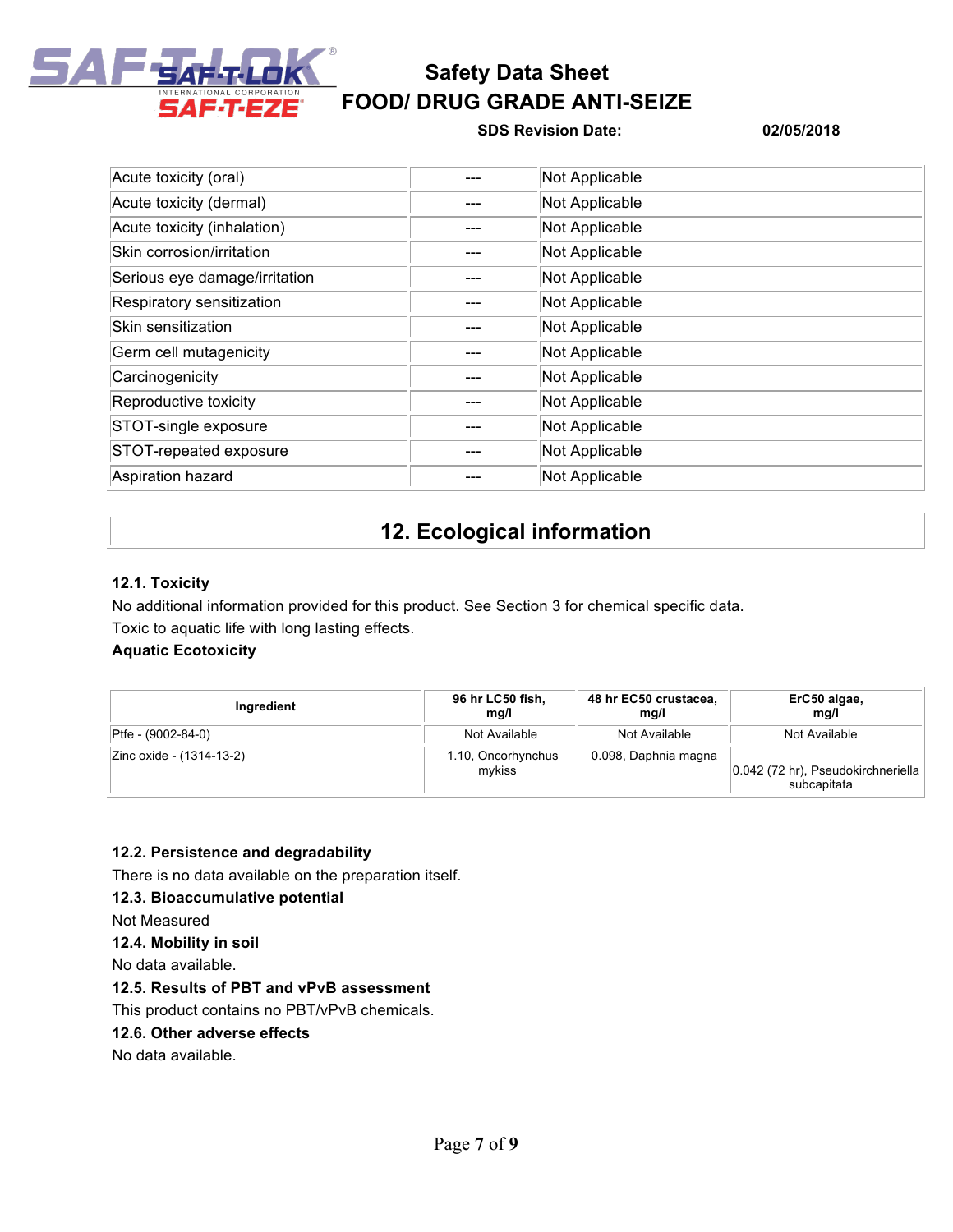

**SDS Revision Date: 02/05/2018**

## **13. Disposal considerations**

### **13.1. Waste treatment methods**

Observe all federal, state and local regulations when disposing of this substance.

# **14. Transport information**

|                                    | <b>DOT (Domestic Surface)</b><br>Transportation)                             | IMO / IMDG (Ocean Transportation) ICAO/IATA            |                              |
|------------------------------------|------------------------------------------------------------------------------|--------------------------------------------------------|------------------------------|
| 14.1. UN number                    | Not Applicable                                                               | Not Regulated                                          | Not Regulated                |
| 14.2. UN proper<br>shipping name   | Not Regulated                                                                | Environmentally hazardous<br>substance, liquid, N.O.S. | Not Regulated                |
| class(es)                          | 14.3. Transport hazard DOT Hazard Class: Not<br>Applicable<br>DOT Label: --- | IMDG: 9<br><b>Sub Class: Not Applicable</b>            | Air Class: Not<br>Applicable |
| 14.4. Packing group                | Not Applicable                                                               | Not Applicable                                         | Not Applicable               |
| 14.5. Environmental hazards        |                                                                              |                                                        |                              |
| <b>IMDG</b>                        | Marine Pollutant: Yes (Zinc oxide)                                           |                                                        |                              |
| 14.6. Special precautions for user |                                                                              |                                                        |                              |
|                                    | No further information                                                       |                                                        |                              |

## **15. Regulatory information**

| <b>Regulatory Overview</b>                                                 | The regulatory data in Section 15 is not intended to be all-inclusive, only selected<br>regulations are represented. |
|----------------------------------------------------------------------------|----------------------------------------------------------------------------------------------------------------------|
| <b>Toxic Substance</b><br><b>Control Act (TSCA)</b>                        | All components of this material are either listed or exempt from listing on the TSCA<br>Inventory.                   |
| <b>WHMIS Classification</b>                                                | Not Regulated                                                                                                        |
| <b>US EPA Tier II Hazards</b>                                              | Fire: No                                                                                                             |
| <b>Sudden Release of Pressure: No</b>                                      |                                                                                                                      |
|                                                                            | <b>Reactive: No</b>                                                                                                  |
| <b>Immediate (Acute): No</b>                                               |                                                                                                                      |
| Delayed (Chronic): No                                                      |                                                                                                                      |
| <b>EPCRA 311/312 Chemicals and ROs:</b><br>(No Product Ingredients Listed) |                                                                                                                      |
| <b>EPCRA 302 Extremely Hazardous:</b><br>(No Product Ingredients Listed)   |                                                                                                                      |
| <b>EPCRA 313 Toxic Chemicals:</b>                                          |                                                                                                                      |
| Zinc oxide                                                                 |                                                                                                                      |
| Proposition 65 - Carcinogens (>0.0%):                                      |                                                                                                                      |